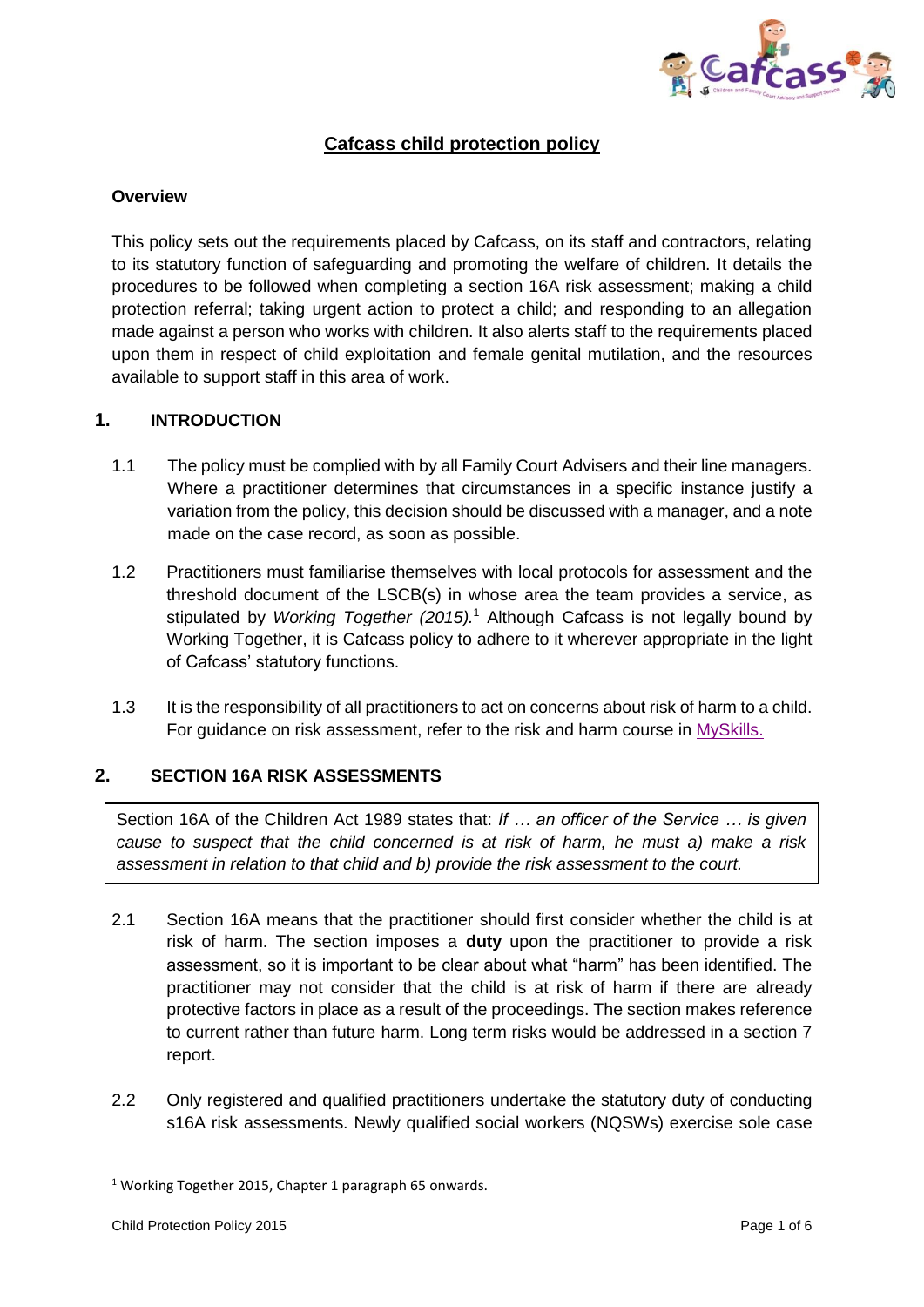responsibility for this work only when they have been deemed competent through the process of confirmation in post. Students on practice placements do not conduct s16A risk assessments.

- 2.3 A s16A risk assessment report should not be incorporated into a s7 report, due to the different rules on disclosing the reports to parties. The practitioner should clearly state that the risk assessment has been undertaken in accordance with the requirements of section 16A Children Act 1989, clearly setting out what type of harm the child is at risk of suffering.
- 2.4 The s16A risk assessment report should not be shared, by Cafcass, with the parties. The court will make directions about the service of the report on the parties and it may be appropriate to comment on any risks associated with disclosure of the report. The provision of the s16A report only to the court enables the practitioner to alert the court to any serious concerns, whilst ensuring the distribution of sensitive material does not place a child or vulnerable adult at risk. The duty to file a report with the court extends to circumstances where the practitioner concludes, following investigation, that there is no risk.

# **3. CHILD PROTECTION REFERRALS (s47 CHILDREN ACT 1989)**

- 3.1 A child protection referral should only be made by registered and qualified practitioners. Paragraph 2.2 about NQSWs applies. If staff who are not registered and qualified practitioners have a concern about a child they should bring this immediately to the attention of the allocated practitioner, or a Service Manager.
- 3.2 The practitioner should make a child protection referral to local authority children's services where s/he believes that a child is suffering, or is likely to suffer, significant harm. This applies to:
	- All children with whom practitioners come into contact through their work, not just those who are subject to court proceedings
	- All types of risk of significant harm to children, including any risk of self-harm or suicide.
- 3.3 Under s47, local authorities have a duty to make necessary enquiries where they have reasonable cause to suspect that a child who lives, or is found, in their area is suffering, or is likely to suffer, significant harm.
- 3.4 Whilst it is not generally lawful to disclose information relating to proceedings, rule 12.73 of the Family Procedure Rules 2010 permits information relating to proceedings to be communicated to a professional acting in furtherance of the protection of children.<sup>2</sup> This allows Cafcass to make a child protection referral without the prior permission of the court. However, the court should always be informed at the earliest opportunity of any such action taken.

**.** 

<sup>&</sup>lt;sup>2</sup> See Information sharing: Advice for practitioners providing safeguarding services to children, young [people, parents and carers \(HM Government, March 2015\)](https://www.gov.uk/government/uploads/system/uploads/attachment_data/file/419628/Information_sharing_advice_safeguarding_practitioners.pdf)*).*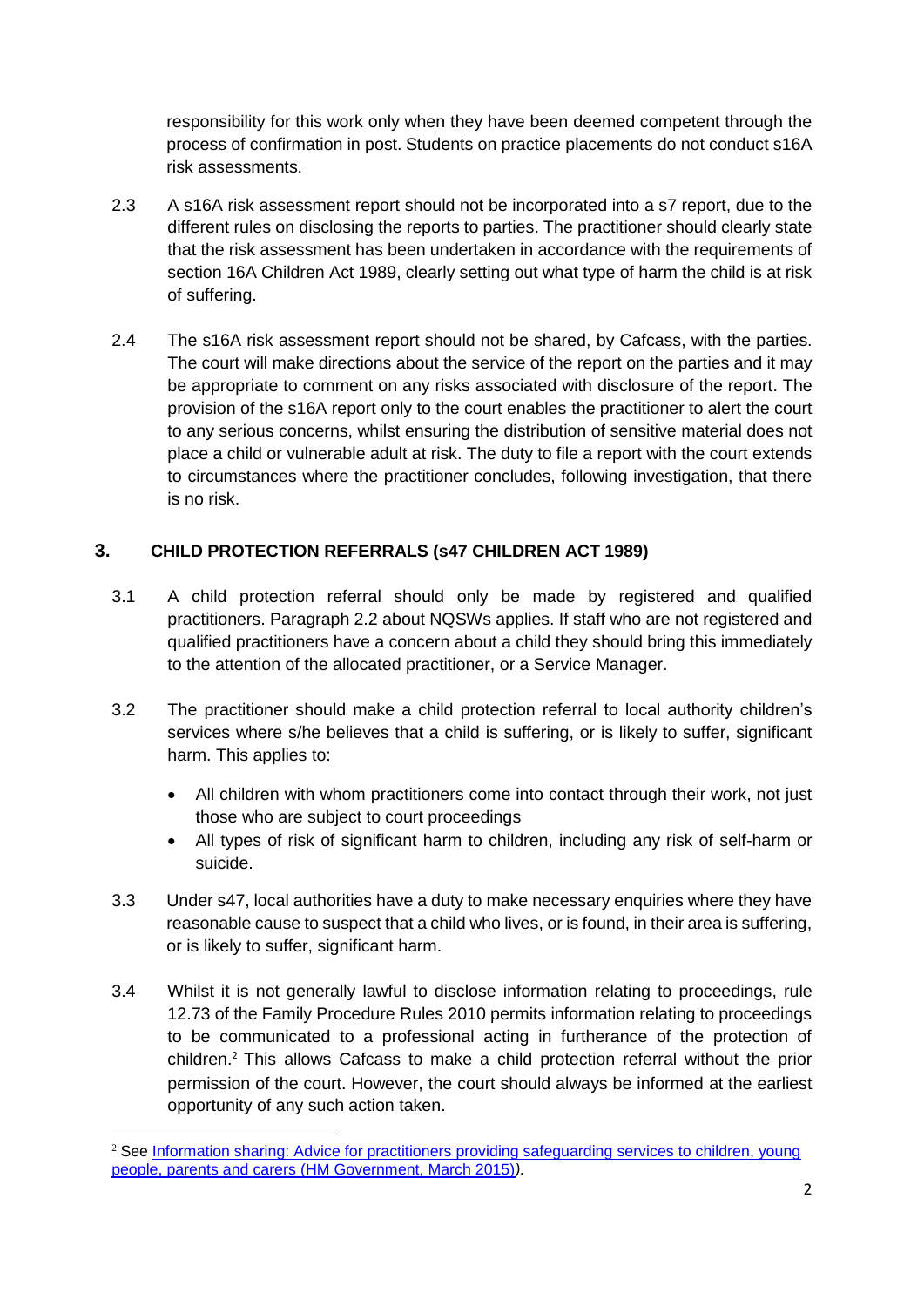3.5 The consent of a child or parent/s is not required where a child protection referral is being made, but the child and parent/s should be kept informed unless doing so would place the child at increased risk of significant harm or prejudice a police enquiry. Where a decision is taken not to inform the parent/s of the making of a child protection referral, the professional assessment for not doing so must be recorded on the contact log, within ECMS.

## **Deciding if a child protection referral is required**

- 3.6 Identifying the threshold for a child protection referral requires skilled professional judgment. There are three types of concern, which should prompt the practitioner to consider the need for a child protection referral:
	- **Unknown:** a 'new' concern relating to current or recent events.
	- **Unresolved:** a concern already referred to the local authority, but where the child remains at risk of significant harm (e.g. because of poor practice or a dispute between agencies). The matter must be escalated through Cafcass line management immediately, making use, as appropriate, of the relevant LSCB escalation procedures.
	- **Unreported:** concerns relating to events in the more distant past (but not reported to the local authority at the time) that pose a current risk of significant harm to a child. These are to be distinguished from 'historical concerns' which do not pose a current risk (see 3.7).
- 3.7 Where the practitioner becomes aware of 'historical concerns' derived from domestic abuse, s/he should exercise professional judgment as to whether this information should be shared with the local authority.
- 3.8 The Family Procedure Rules 2010 permit the sharing of any information relating to proceedings to a 'professional acting in furtherance of the protection of children' and this includes the sharing of relevant information with a local authority, about a family which is known to them. Information can therefore be shared without making a formal referral.

## **Making a child protection referral**

- 3.9 Having discussed the situation with a Service Manager the practitioner should:
	- Make the referral by phone at the earliest opportunity to the local authority where the child lives or is found, to the contact number stipulated within LSCB procedures.
	- Confirm the referral in writing at the earliest opportunity and save a copy of this to the case file.
	- $\bullet$
	- Inform any other relevant local authority that the referral has been made.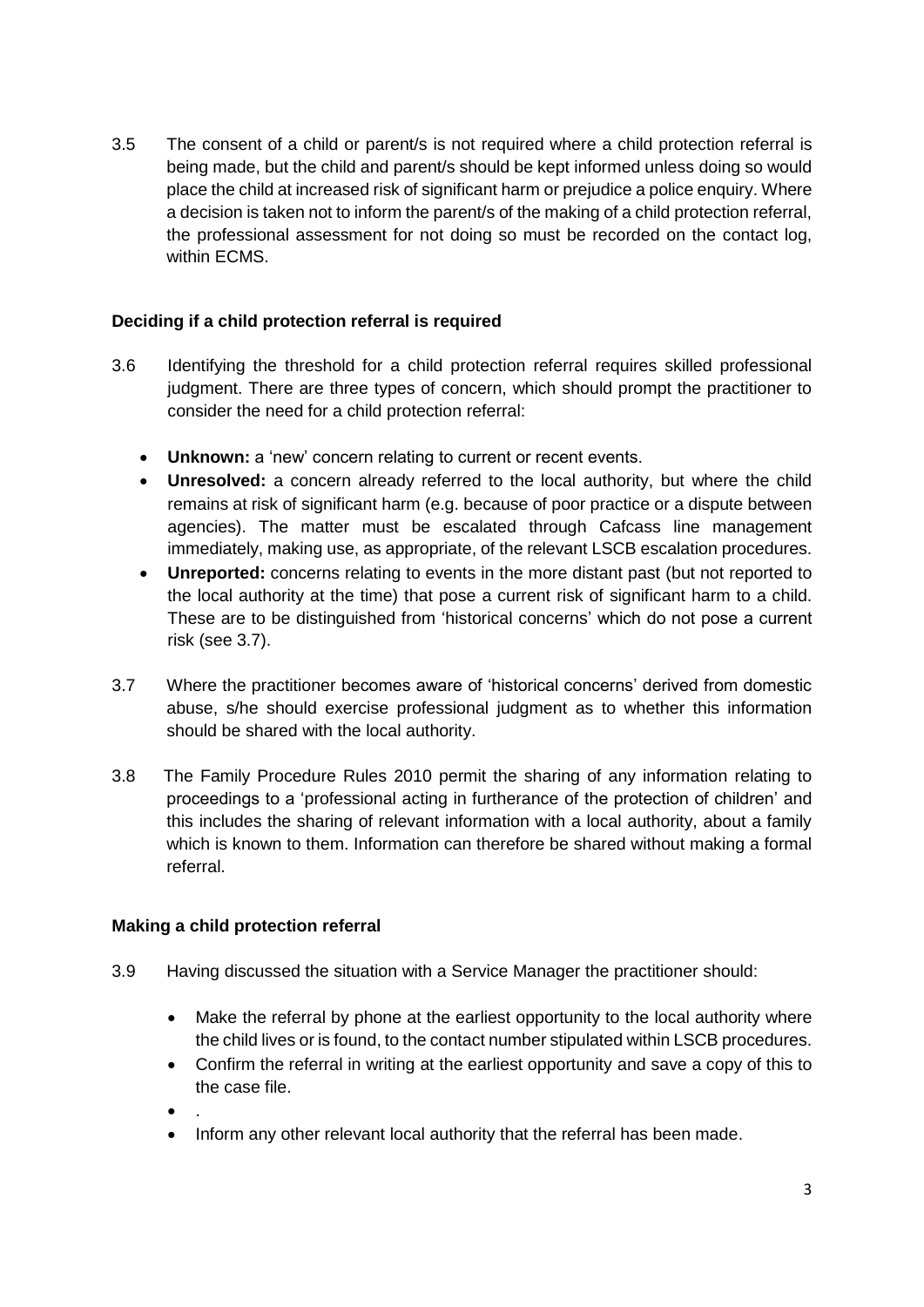- Inform the Service Manager and record on the contact log, within ECMS, the fact that a child protection referral was made.
- Inform the court of the referral and of the outcome at the earliest opportunity.
- Contact the local authority within one working day of the written referral being sent if receipt of the referral has not been acknowledged by them.
- Contact the local authority within two working days to establish what decision has been made in respect of the referral.
- Respond to any invitation to a strategy meeting/child protection conference and decide on attendance in line with LSCB procedures. Establish the outcome of any investigation by the local authority within the timescale that has been agreed with the local authority in each specific case.
- Notify the local authority when Cafcass work in the case ends.

3.10 Where a child protection referral is made for a child who is not the subject of proceedings, the local team will create a new case, using the ['non-subject and archive cases'](http://intranet4cafcass/departments/Documents/MIS/Definition%20and%20Guidance/Private%20law%20guidance%20for%20business%20support%20Update%20June%2017.pdf)  [guidance](http://intranet4cafcass/departments/Documents/MIS/Definition%20and%20Guidance/Private%20law%20guidance%20for%20business%20support%20Update%20June%2017.pdf) available on the intranet. The referral process to follow is the same as in 3.9, above, and the new case file should be closed when the Service Manager is satisfied that the work is complete and the referral has been accepted by the local authority.

# **4. TAKING URGENT ACTION TO PROTECT A CHILD**

- 4.1 If a child is in imminent danger, action should be taken to secure the safety of the child. This involves, depending on the circumstances:
	- Seeking medical attention immediately and directly from the emergency services. Parents/carers, if available, should be kept fully informed.
	- Seeking police assistance if a child is at imminent risk and making a child protection referral to the local authority following the above procedure.
	- Remaining with a child who has been left alone (depending on his/her age and capacity) and contacting the police.
	- Notifying a Cafcass Service Manager as soon as possible, in all of the above cases.

## **5. CHILD EXPLOITATION**

5.1 Cafcass has a section in the Operating Framework on '*working with children and families in cases of exploitation'* that addresses child sexual exploitation, radicalisation, trafficking, honour based violence and female genital mutilation (FGM). Resources to assist staff are also available on [MySkills.](http://cafcass.learningpool.com/)

### 5.2 Practitioners are required to:

 Make a child protection referral, in line with section 3 above, where a child is suffering, or is likely to suffer, significant harm as a consequence of exploitation.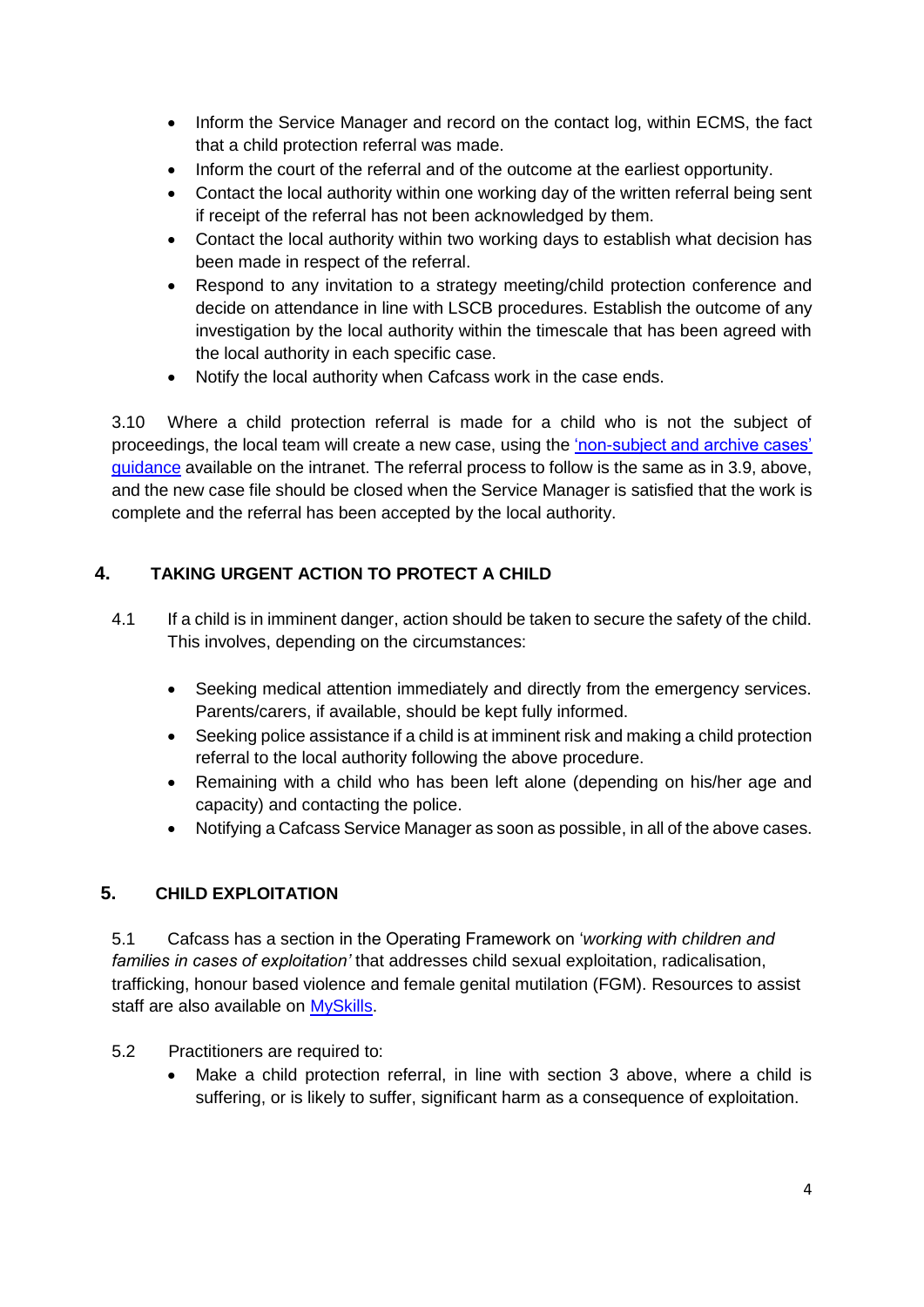- **•** Familiarise themselves with the exploitation<sup>3</sup> strategy of the LSCBs in whose area the team provides a service.
- Indicate on ECMS that a case is known, or suspected, to feature an element of exploitation.
- Complete the Cafcass CSE awareness module on MySkills

# **6. CHILD TRAFFICKING**

- 6.1 Where a practitioner believes that a child has been trafficked moved from one place to another into conditions of exploitation (sexual, forced labour etc) by deception, coercion or the abuse of power - s/he should:
	- Have a discussion with the line manager prior to the referral.
	- Make a referral to the local authority in line with section 3 above.
	- Ask the local authority, in accordance with its first responder status, to refer the child to the National Referral Mechanism (NRM). The NRM is part of the UK Human Trafficking Centre. Referrals to it can only be made by first responders which include local authorities and the police. Cafcass is not a first responder.

# **7. FEMALE GENITAL MUTILATION**

7.1 Practitioners have a mandatory duty<sup>4</sup> to report to the police known cases of female genital mutilation (FGM) in under 18s, identified in the course of their professional work. The procedure to be followed is set out in Annex 1.

# **8. ALLEGATIONS AGAINST PEOPLE WHO WORK WITH CHILDREN**

- 8.1 This section applies to people who work with children irrespective of whether they are:
	- Current or former employees of Cafcass who work with children.
	- Service users of Cafcass who also work with children as e.g. teacher, youth worker, social worker, nurse etc.
- 8.2 Local authorities have a designated officer, or team of officers, who manage and have oversight of allegations against people who work with children. The local authority should be informed when allegations are made against a person who works with children and who has:<sup>5</sup>
	- Behaved in a way that has harmed a child, or may have harmed a child;
	- Possibly committed a criminal offence against or related to a child; or
	- Behaved towards a child or children in a way that indicates they may pose a risk of harm to children.
- 8.3 In respect of a concern about **a service user** the fact that s/he is a professional (e.g. a teacher or social worker) may not, of itself, merit a referral. The practitioner should

**.** 

<sup>&</sup>lt;sup>3</sup> This may be a CSE strategy in many LSCBs rather than a broader exploitation strategy.

<sup>4</sup> Section 5B Female Genital Mutilation Act 2003

<sup>5</sup> The bullet points are taken from *Working Together to Safeguarding Children* (HM Government, 2015, chapter 2).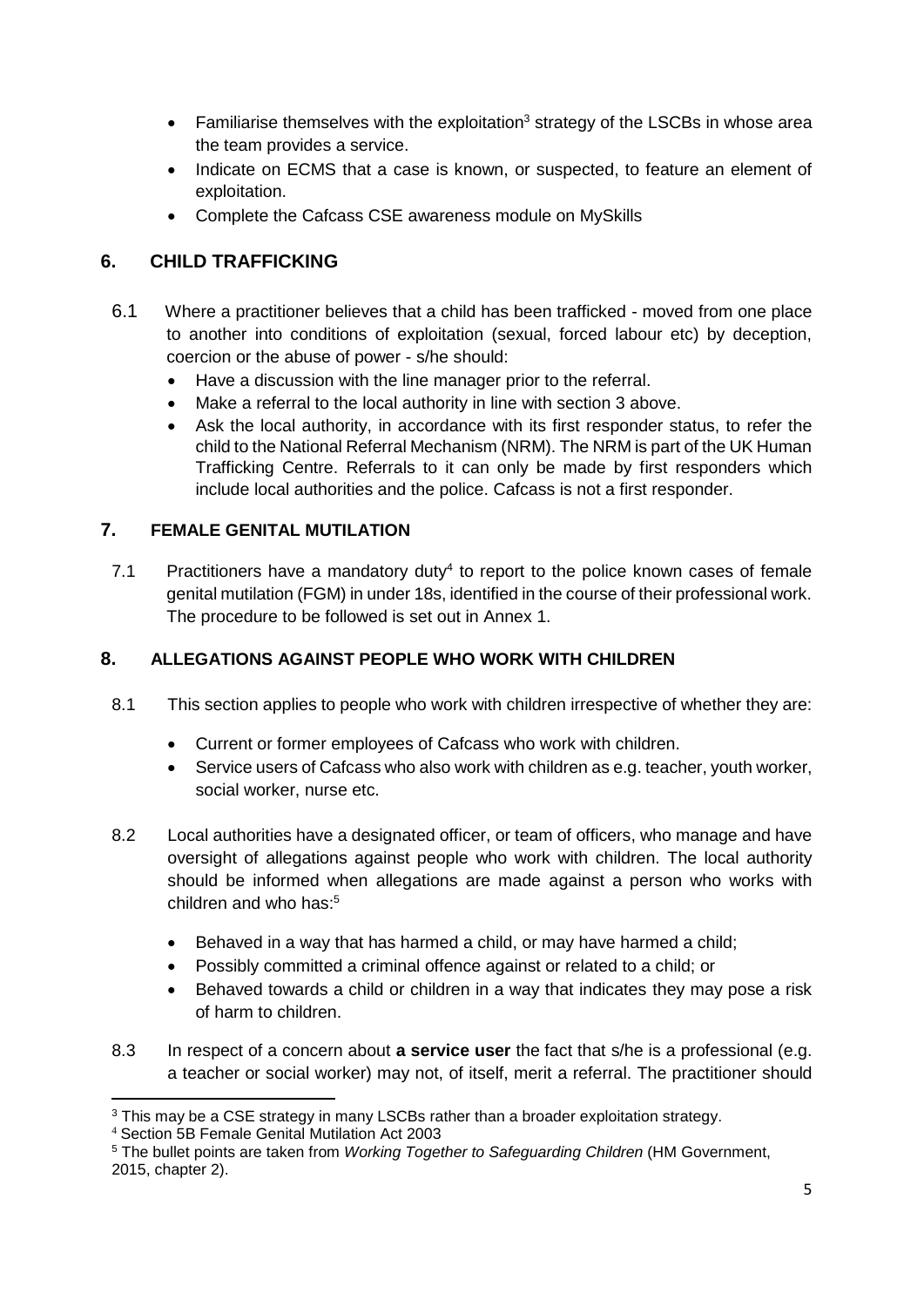consider whether the behaviour that has caused concern in one context (typically disputes over child arrangements) gives rise to concern about behaviour in other contexts (e.g. typically the user's workplace). A child protection referral should be made alongside the local authority referral if a specific child is at risk. Referrals should not be made directly to the person's employer. Referrals to the local authority about a user should be agreed by a manager.

- 8.4 The practitioner should seek the permission of the court before making a referral if the concern relates a vulnerable adult rather than a child.
- 8.5 In respect of a concern about a **member of staff**, the operational Head of Practice/ Assistant Director and Cafcass HR should be notified as soon as possible, who will decide whether to make a local authority referral. There are three potential strands to enquiries into an allegation about a member of staff:
	- A police investigation into an alleged offence.
	- Enquiries by the local authority about whether a child is in need of protection.
	- Consideration by Cafcass of management action.

| Owned by                    | <b>Neville Hall</b>                                                                                                                                                                                                                                                                                                                                                                                                                                                                                                                                                                                                                                   |
|-----------------------------|-------------------------------------------------------------------------------------------------------------------------------------------------------------------------------------------------------------------------------------------------------------------------------------------------------------------------------------------------------------------------------------------------------------------------------------------------------------------------------------------------------------------------------------------------------------------------------------------------------------------------------------------------------|
| Approved by                 | <b>Cafcass Operational Management Team</b>                                                                                                                                                                                                                                                                                                                                                                                                                                                                                                                                                                                                            |
| Approved on                 | 16 August 2017                                                                                                                                                                                                                                                                                                                                                                                                                                                                                                                                                                                                                                        |
| This version<br>implemented | 25 August 2017                                                                                                                                                                                                                                                                                                                                                                                                                                                                                                                                                                                                                                        |
| Version                     | 1.5 - replaces Cafcass Child Protection Policy (October 2015)                                                                                                                                                                                                                                                                                                                                                                                                                                                                                                                                                                                         |
|                             | 1.6- replaces Cafcass Child Protection Policy (September 2016)                                                                                                                                                                                                                                                                                                                                                                                                                                                                                                                                                                                        |
| Amended                     | 8 September 2015: Reviewed. Incorporated the exploitation strategy and<br>updated guidance on LADO referrals<br>30 October 2015: addition of the mandatory duty to report FGM.<br>12 January 2016: addition of paragraph 3.10 following ECMS update.<br>25 July 2016: updated to reflect changes to domestic violence terminology to<br>domestic abuse<br>19 September 2016: addition of Section 6 on child trafficking. Addition of a line at<br>2.2 to state that students on practice placements do not conduct s16A risk<br>assessments. Updated terminology throughout.<br>25 August 2017: Removed annex 1: guidance on Cafcass risk assessment. |
|                             | Removed reference to child protection referral form at para 3.9, no longer in use.<br>Removed reference to the Child Exploitation Strategy in section 5, as this is now<br>complete. Added reference to the exploitation section in the updated OF.                                                                                                                                                                                                                                                                                                                                                                                                   |
| <b>Next Review</b>          | August 2018                                                                                                                                                                                                                                                                                                                                                                                                                                                                                                                                                                                                                                           |